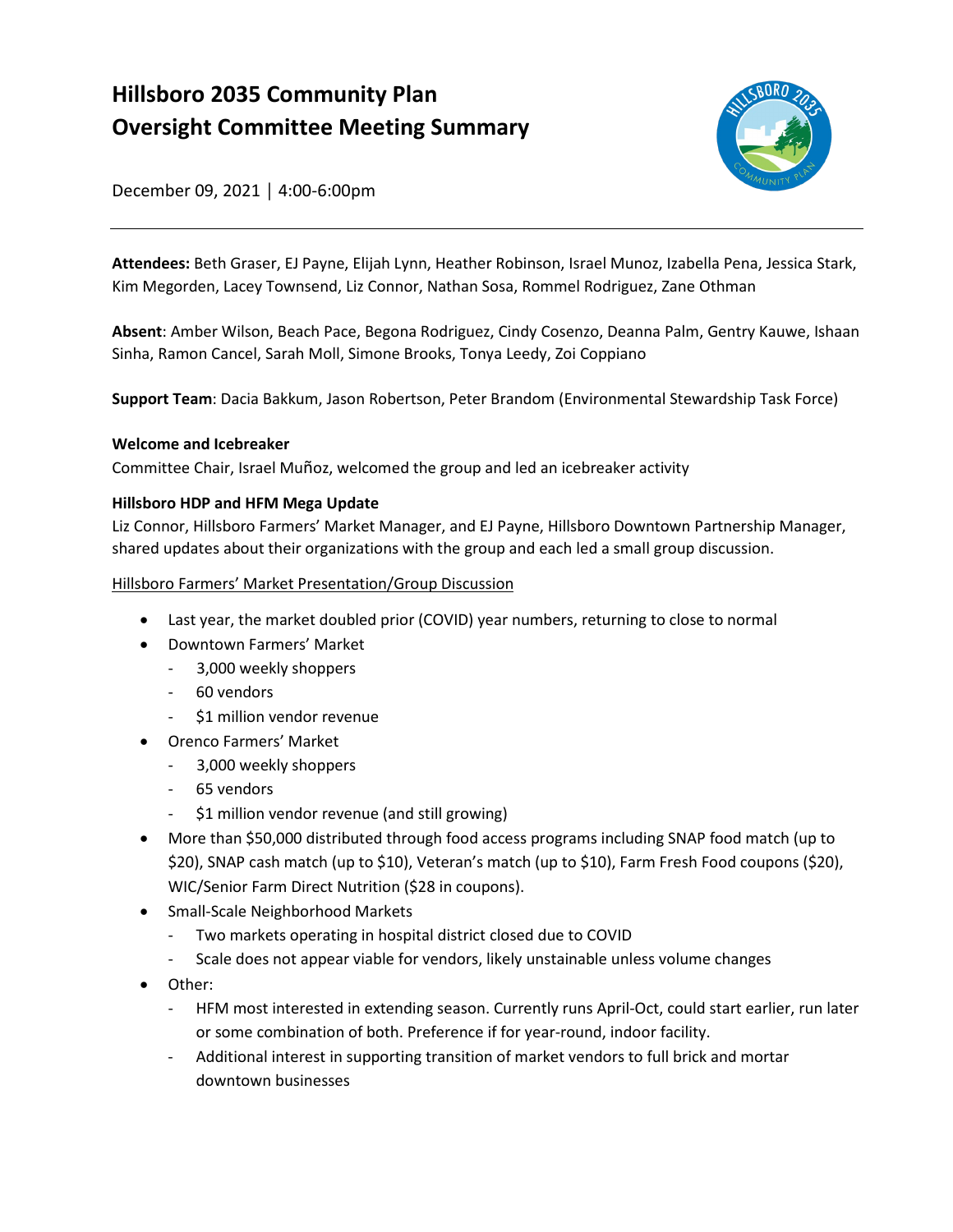#### Hillsboro Farmers' Market Group Discussion/Ideas

The group discussed action LR2A – Farmers' market season expansion/indoor market.

- Interest in expanding Downtown Market season and finding an indoor or covered space
- • About 60 vendors at Downtown Market on average; 80-90 during peak season (pre-covid); estimate 20-35 vendors max for a winter Market.
- • Every other week Market may work best; Forest Grove has been successful alternating their winter market every other week for two months (4 markets total); Beaverton also has an outdoor winter market but breaks in Jan/Feb.
- • Pop-up markets are difficult for farmers to plan for they need to plan crops about a year in advance.
- Farmers' Market staff would need 3-4 months to plan and organize an extended winter market
- Goal to increase accessibility

#### Ideas included:

- School covered areas
- Churches including those with community gardens
- Hidden Creek Community Center
- Washington County parking structure (conference room on ground level)
- Salvation Army building next to Big 5 (currently empty)
- Local farm with covered areas or barn
- Wingspan Event and Conference Center/Fairgrounds
- Growing partners and sponsors: City, Washington County, Colleges
- Creating a "Friends of the Market" nonprofit to help fund capital and maintenance expenses
- Creating a market space at Shute Park (old skating rink site)
- Joint planning and space sharing with proposed Hillsboro Food Coop
- Think big! Plan for twenty years out. This community tends to get those plans done.

## Hillsboro Downtown Partnership Group Discussion/Ideas

 The group discussed ideas on how HDP can help new entrepreneurs and small Hillsboro Farmers' Market businesses find resources and help to expand and grow.

Ideas included:

- Create an online forum/discussion board or open-source platform
- Include information in the City newsletter
- Reach out to the Oregon Entrepreneur Network for help connecting people in our area
- Promote entrepreneur and business resources on the City's website and Hillhub
- Create a live chat function on the HDP website much faster and more efficient than email
- Find and/or create seed grants to help businesses get started especially for those with goods or services that are lacking in the community
- Expand the Library of Things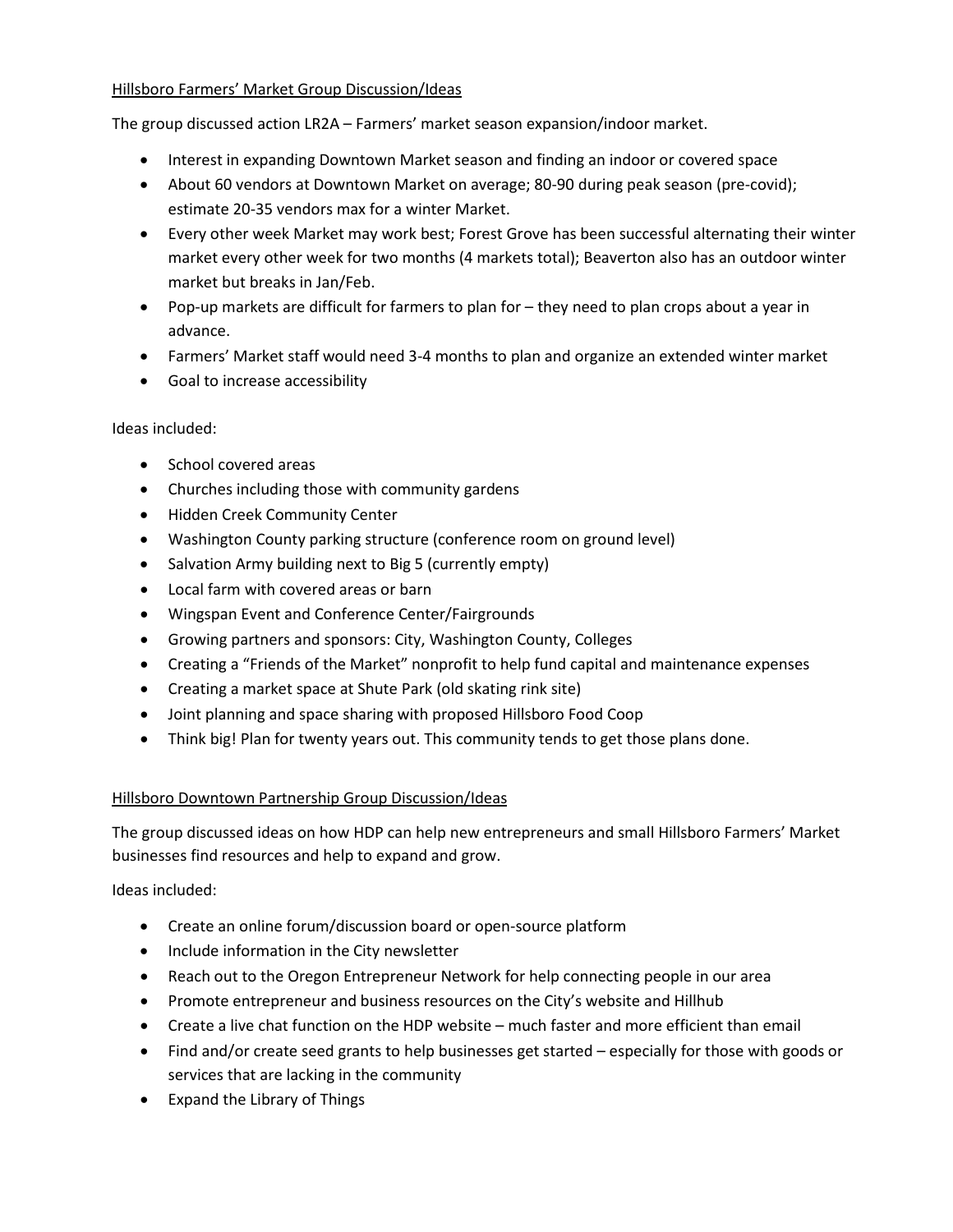- Connect people with federal programs offered locally: Scale-Up business training (bookkeeping, legal docs, HR, etc.)
- Partner with colleges (support for business plans)
- Utilize local investor groups to fund business launch

#### **City of Hillsboro Updates**

Dacia Bakkum shared the following City related updates:

- • Plans to host an event in 2020 and then again in 2021 to celebrate 20 years of visioning in Hillsboro were postponed due the pandemic. We decided to wait and host a 25-year celebration in 2025 which will also coincide with the launch of the 2035 Community Plan after the next five-year update.
- • The City adopted a Home Energy Score (HES) ordinance in July 2021 and create a HES Low Income Assistance Program that provide no cost HES assessments for income qualified (total household income at 80% or below area median income) homeowners and renters (with landlord approval).
- and renters to replace older, inefficient water heaters with new high efficiency heat pump water heaters which can reduce energy use and cost by as much as 80%. Eligible homeowners and renters (with landlord approval) may be able to receive a new heat pump water heater at no cost. The City is partnering with Community Action to administer the grant program. Community Action will determine program eligibility, ensure program requirements are met, and will facilitate the • The City of Hillsboro has allocated funds for FY 2021-2022 to support income qualified homeowners purchase and installation of the heat pump water heaters.
- • Dacia will begin sharing a series of "Discover Your Hillsboro 2035" social media posts that will focus on different actions in the 2035 Plan (see attached image). These will be alternated with the OC action videos that were create earlier this year.
- The Environmental Stewardship Committee has been invited to attend the February 24 OC meeting.
- • Results of the survey on homelessness are available on the City's webpage along with information about winter shelters which are now open[. https://www.hillsboro-oregon.gov/services/community](https://www.hillsboro-oregon.gov/services/community-services/homelessness-initiatives)[services/homelessness-initiatives](https://www.hillsboro-oregon.gov/services/community-services/homelessness-initiatives)

#### **Partner Updates**

- A pop-up shop is open on  $3^{rd}$  Avenue in Downtown from now until Christmas that features products created by Hillsboro teenagers.
- Downtown businesses have adopted living trees to decorate and donate to local nonprofits
- The City installed new lights on the trees and buildings in Downtown including  $10^{th}$  Avenue and Shute Park.
- Local artists have painted holiday themed images on many Downtown business windows.
- Kim Megorden is teaching a wreath making class at Jackson Bottom Wetlands on Saturday, December 11 at 1pm – all are welcome!
- Nathan Sosa is running for House District 30 which includes east Hillsboro.
- • Washington County Solid Waste and Recycling (WCSWR) has a lot of videos up on their new YouTube channel – please subscribe!